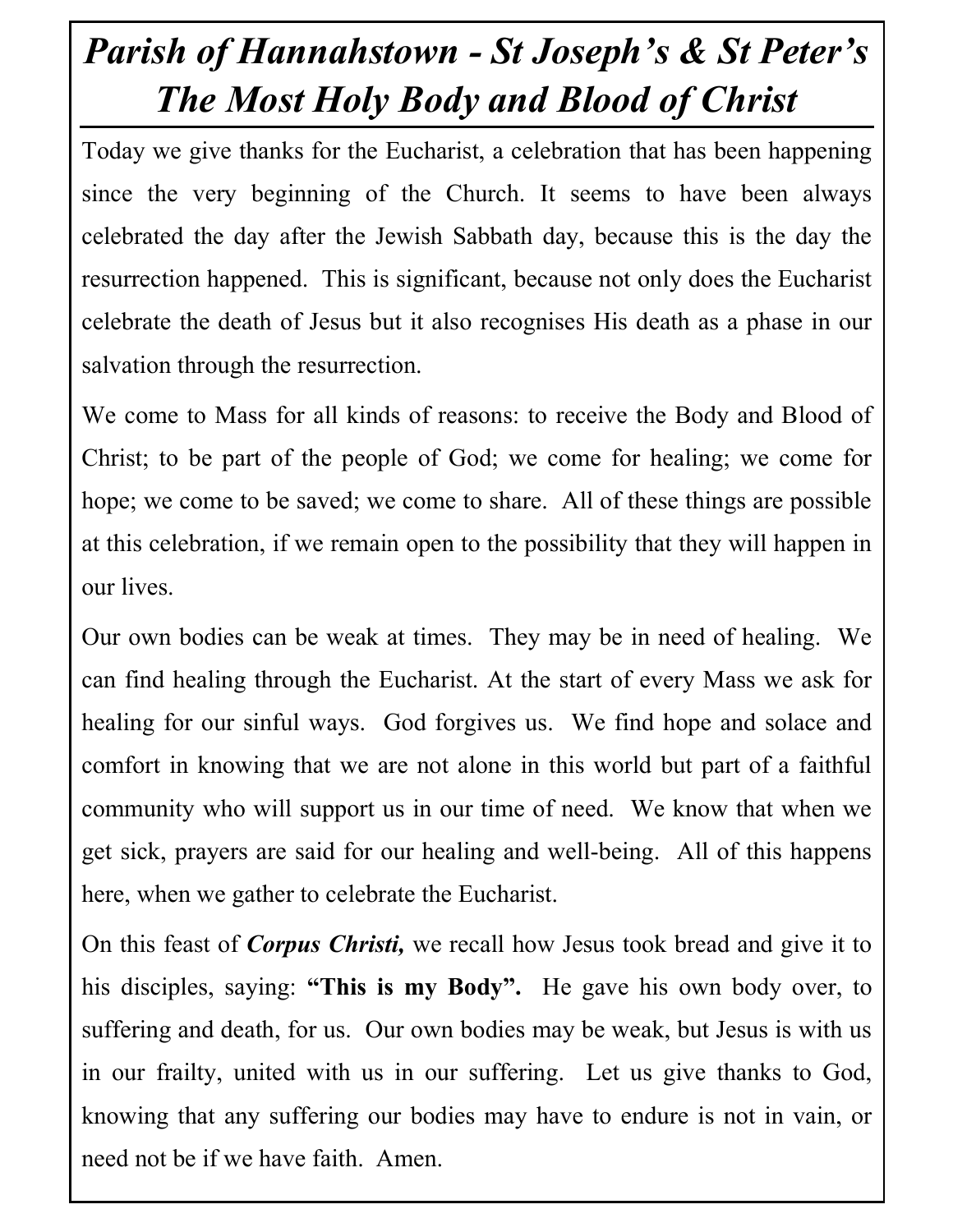PRAYER INTENTIONS: We extend our sympathies to the families of those who died recently and those whose anniversary occur at this time.

RECENTLY DECEASED: Fr. Eamon McCleave OSM (served in St. Michael's Parish, Finaghy), Tim McPeake, Anne Reid, Frank Rodgers RIP

MONTHS MIND MASS: Stephen Maguire RIP

ANNIVERSARIES: Aisling Cushnahan, Patrick Cushnahan, Billy Grant, Alice & William Hunter ( $1<sup>st</sup>$  Anniversary), Danny Mulholland RIP

**MASS TIMES:** St Joseph's Church – Monday, Wednesday & Friday  $\omega$ 9.15am. Vigil Mass Saturday @ 6pm. Sunday @ 11.30am.

**St Peter's Church** – Tuesday  $\omega$  9.15am & Sunday  $\omega$  10am.

| <b>WEEKLY OFFERING COLLECTION:</b>         | £981.14 |
|--------------------------------------------|---------|
| <b>PARISH BUILDING FUND COLLECTION:</b>    | £527.89 |
| Many thanks for your continued generosity. |         |

EVENING PRAYER – Evening prayer continues in St. Peter's Church, The Rock every evening @ 7pm. During this time of prayer there will be Eucharistic Adoration, the recitation of the Rosary and the Divine Mercy Chaplet will be prayed. You are invited to join us for this time of prayer in person or via the webcam.

25<sup>th</sup> June 2022. Starting with 10am Mass on Friday and finishing with 5pm 23 Hannahstown Hill Mass on Saturday. We will be collecting names and your hourly slot after Masses over the next few weekends. Please contact Kate on 07756125097.  $\mathbf{F}$ CHURCH OF SAINT MICHAEL THE ARCHANGEL - St Michael the Email:hannahstown@downandconnor.org Archangel Church, Finaghy Road, Belfast. Exposition of the Blessed Sacrament for 32 hours of Adoration will take place on Friday 24<sup>th</sup> and Saturday Join us! Jesus is waiting for you!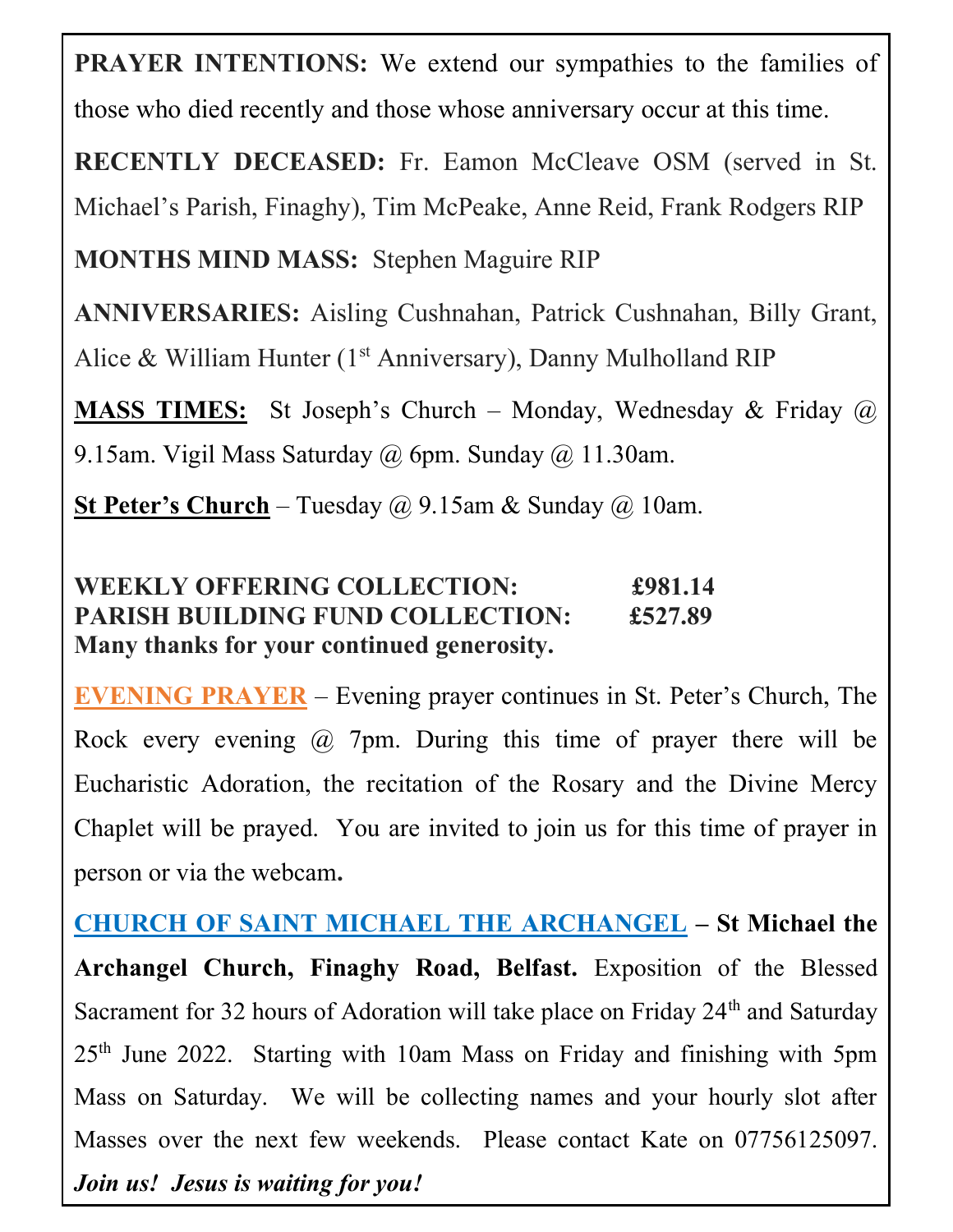CANCELLED EVENT – Unfortunately, the Corpus Christi procession from St. Mary's Parish to St. Peters Cathedral Belfast, which was planned for Sunday 19th June, has had to be cancelled due to unforeseen circumstances. The organisers apologise for any inconvenience caused. It is hoped to plan a similar event in the near future. In the meantime let us pray for the faith to return to Ireland.

## HANNAHSTOWN SUMMER FESTIVAL – The Festival will run from Thursday 23<sup>rd</sup> June - Sunday 26<sup>th</sup> June 2022.

**Thursday** – Historical Talk  $\omega$  7.30pm.

Friday – Seniors Tea Dance 12.30pm to 4.30pm.

Saturday – Coach Tour "Belfast Tour" includes breakfast in Hannahstown cost pp. £10.

Sunday – Open Air Mass followed by Family Fun Day.

Please remember if you have any good quality items for the bri-a-brac stall leave them into the office at the Hannahstown Community Centre, Monday – Friday from 9am to 1pm. Contact Hannahstown Centre for details 02890 309795 for any enquiries. Thank you.

CLONARD NOVENA – Please find the times listed below for the Clonard Novena in honour of Our Mother of Perpetual Help. The Novena continues until the 23rd June. All Welcome in Church or Online. For more information visit www.clonard.com.

## New Novena Times

Mon. – Sat. 7am, 9:30am, 11:30am, 4pm, 6pm, 8pm Sun. 7am, 9:30am, 11:30am, 1pm, 4pm, 6pm, 8pm